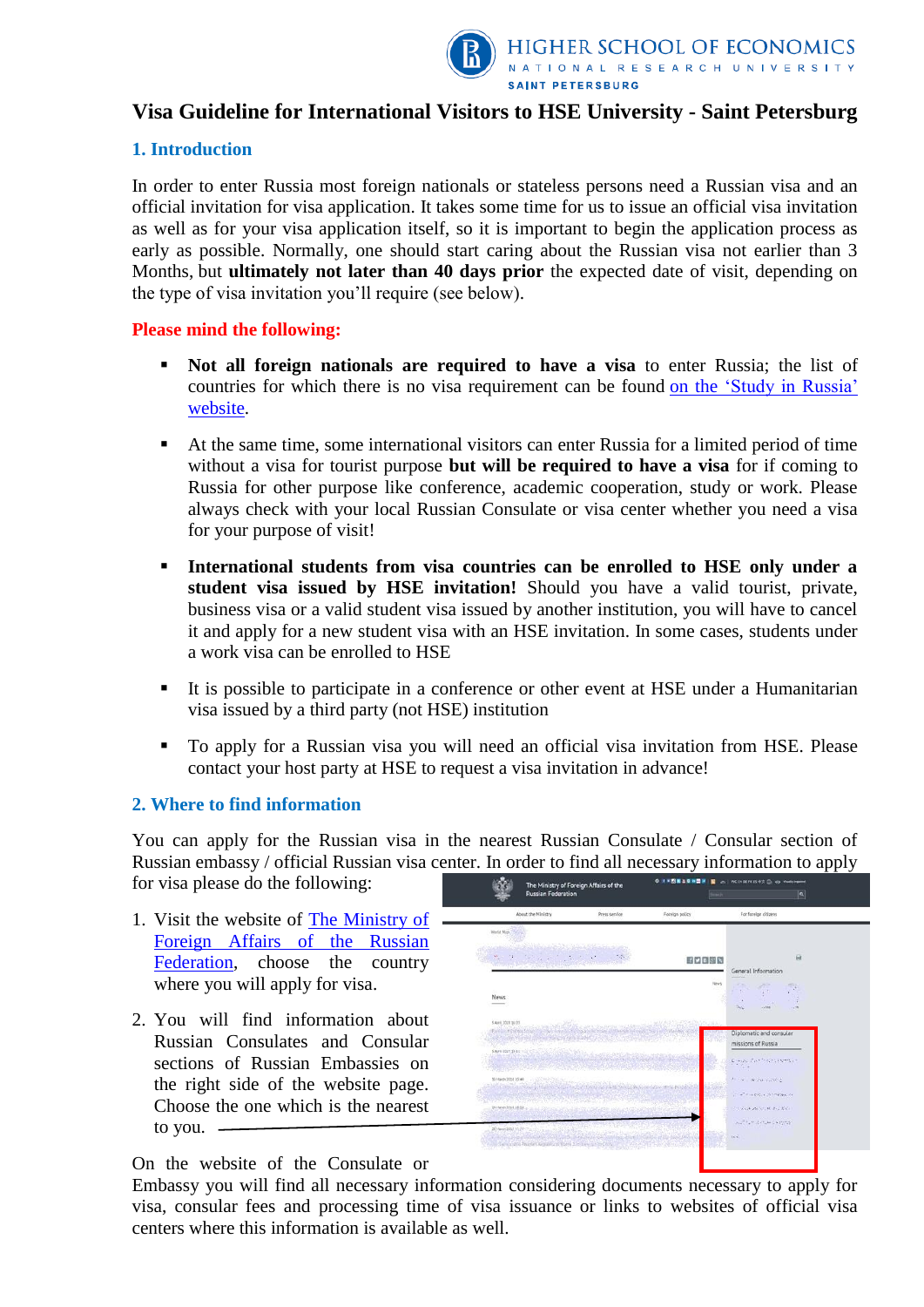Also we advise to visit our web site to check out the latest information and updates regarding the procedures of visa support and invitation:<http://spb.hse.ru/en/io>

In case of any questions or doubts please feel free to inquire your host party at HSE or our Visa Support Unit via [visasupportspb@hse.ru](mailto:visasupportspb@hse.ru)

**3. Categories and Types of Russian visas applicable for visiting HSE - Saint Petersburg**

Before applying for a Russian visa, applicants and their hosts at HSE should properly choose the visa category under which they wish to lodge their visa application. Please make sure you familiarize yourself with the information on the visa category you are applying for.

**Please note:** regardless of the category and type of Russian visa you apply for, you will always first receive a single- or double-entry visa for 90 days. If visa extension is permitted, it will be performed by our Visa Support Unit after your arrival on site and upon further application.

If you plan to pay a short-term visit to HSE University – Saint Petersburg for the purpose of participation in an event e.g. conference, seminar etc., negotiations with your colleagues at HSE or for a guest lecture / research without remuneration, **most probably you will have to apply for a Humanitarian visa for Scientific/Technical Cooperation – please see below**:

| Category<br>of visa | Type                                  | <b>Purpose of visit</b>                                                                                                                                                                                                                                                                                                                             | Duration of stay and<br>entry type                                                                                                                                                                                                                                      | Type of visa<br>invitation*/<br><b>Extension of visa</b>                                                                                                    |
|---------------------|---------------------------------------|-----------------------------------------------------------------------------------------------------------------------------------------------------------------------------------------------------------------------------------------------------------------------------------------------------------------------------------------------------|-------------------------------------------------------------------------------------------------------------------------------------------------------------------------------------------------------------------------------------------------------------------------|-------------------------------------------------------------------------------------------------------------------------------------------------------------|
| Humanitarian Visa   | Scientific / Technical<br>Cooperation | Short-term stay for general purpose of<br>academic / scientific cooperation. Suitable<br>for participation in conferences, seminars<br>and other events; for negotiations,<br>consultations etc. official visits; for guest<br>lectures and guest research without<br>receiving salary, honorarium or other<br>direct reimbursement from university | Single- or Double-Entry<br>for the period of event<br>(up to 90 days of stay)<br>1-year Multi-Entry for up<br>to 90 days of stay for<br>each 6 Months for those<br>who have already had a<br>Russian visa before,<br>subject to HSE host party<br>and consular decision | Simplified or<br><b>Regular Invitation</b><br><b>Extension not</b><br>permitted                                                                             |
|                     | Accomp.<br>family                     | Accompanying family members of an<br>international visitor coming under a<br>Humanitarian visa                                                                                                                                                                                                                                                      | Same as the principal<br>international visitor's<br>visa                                                                                                                                                                                                                | Simplified or<br><b>Regular Invitation</b><br>Extension not<br>permitted                                                                                    |
| Ordinary Work Visa  | Teaching / Research                   | Professional purposes of teaching /<br>performing research at the university under<br>a standard work contract with salary /<br>remuneration                                                                                                                                                                                                        | Duration of stay is<br>stipulated by the work<br>contract<br>At first, a single-entry<br>visa for 90 days is issued<br>and is subject to<br>extension after arrival on<br>site                                                                                          | <b>Regular Invitation</b><br>Extension for multi-<br>entry visa for 1 year<br>with further annual<br>extension according<br>to the term of work<br>contract |
|                     | Accomp.<br>family                     | Accompanying family members of an<br>international visitor coming under an<br>Ordinary Work Visa                                                                                                                                                                                                                                                    | Same as the principal<br>international visitor's<br>visa                                                                                                                                                                                                                | Same as the<br>principal<br>international<br>visitor's visa                                                                                                 |
| Student<br>Visa     | (Aspirantur<br>mrste<br>$\omega$      | Partial non-degree postgraduate studies up<br>to 90 days under a study contract                                                                                                                                                                                                                                                                     | Single- or Double-Entry<br>for up to 90 days of stay                                                                                                                                                                                                                    | Simplified or<br><b>Regular Invitation</b><br><b>Extension</b> not<br>permitted                                                                             |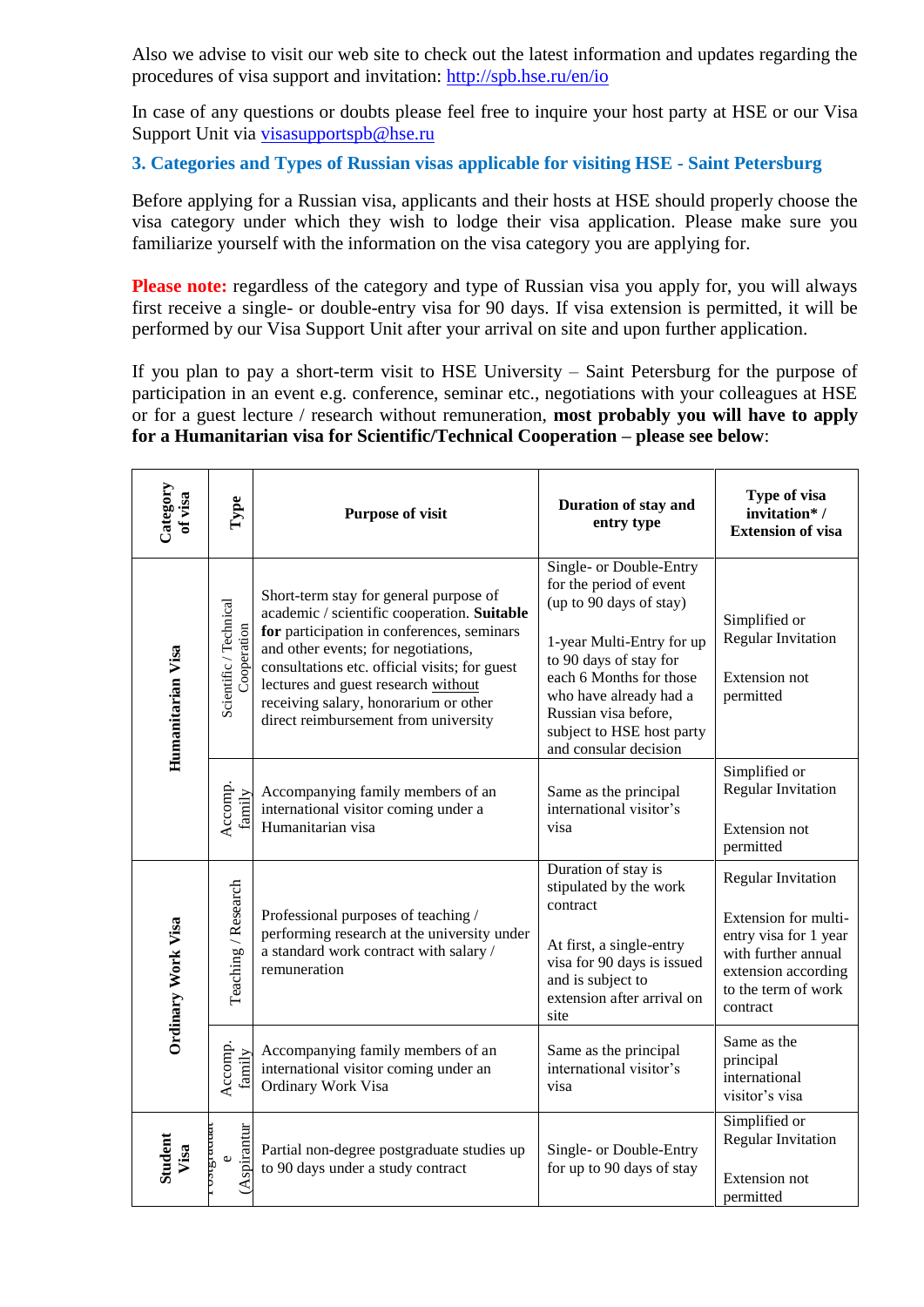| Category<br>of visa                         | Type                  | <b>Purpose of visit</b>                                                                                                                                       | Duration of stay and<br>entry type                                                                                                                          | Type of visa<br>invitation*/<br><b>Extension of visa</b>                                                                                                              |
|---------------------------------------------|-----------------------|---------------------------------------------------------------------------------------------------------------------------------------------------------------|-------------------------------------------------------------------------------------------------------------------------------------------------------------|-----------------------------------------------------------------------------------------------------------------------------------------------------------------------|
|                                             |                       | Full-time postgraduate degree studies<br>under a study contract                                                                                               | At first, a single-entry<br>visa for 90 days is issued<br>and is subject to<br>extension after arrival on<br>site                                           | <b>Regular Invitation</b><br>Extension for multi-<br>entry visa for up to<br>1 year with further<br>annual extension to<br>the term of study<br>contract              |
|                                             | Internship            | Professional training, re-training or<br>academic / research internship at the<br>university for up to 90 days under a study<br>contract                      | Single- or Double-Entry<br>for up to 90 days                                                                                                                | Simplified or<br><b>Regular Invitation</b><br>Extension not<br>permitted                                                                                              |
|                                             |                       | Non-degree studies e.g. exchange or free-<br>movers                                                                                                           | At first, a single-entry<br>visa for 90 days is issued<br>and is subject to<br>extension after arrival on<br>site                                           | <b>Regular Invitation</b><br>Extension for multi-<br>entry visa for the<br>term of exchange<br>period                                                                 |
|                                             | Student               | Full-time undergraduate (Bachelor's) or<br>graduate (Master's) degree studies under a<br>study contract                                                       | At first, a single-entry<br>visa for 90 days is issued<br>and is subject to<br>extension after arrival on<br>site                                           | <b>Regular Invitation</b><br>Extension for multi-<br>entry visa for up to<br>1 year with further<br>annual extension<br>according to the<br>term of study<br>contract |
| <b>Highly Qualified</b><br>Specialist (HQS) | <b>HQS</b> Occupation | Carrying out teaching and/or research<br>activities at the university under an HQS<br>contract with salary / remuneration<br>according to the HQS Regulations | <b>HQS</b> Invitation<br>Please consult your host HR department for<br>details of HQS visa and visa support for family<br>members accompanying HQS visitors |                                                                                                                                                                       |

\* please see 'Types of visa invitations' section below

# **4. Documents required for visa application**

To apply for a Russian visa, you would normally need a basic set of documents + additional documents depending on the type of the visa you are about to apply. **The basic set** of documents as described by the Consular Department of the Ministry of Foreign Affairs of the Russian Federation shall include:

1. Valid travel ID document, accepted as such by the Russian Federation. For a **Humanitarian visa** make sure your travel ID is valid for at least **6 Months after the end date of the visa** you intend to obtain. For a **Student or Work visa** your travel ID should be valid for at least **18 Months from the starting date of the visa** you intend to obtain.

Please check with your local Russian Embassy/Consulate/official Visa Center regarding the appropriate ID document for your visa invitation!

2. Appropriate Visa Invitation from the university (see the section below)

Please check with your local Russian Embassy/Consulate/official Visa Center and with your host party at HSE what type of visa invitation you will require and whether you will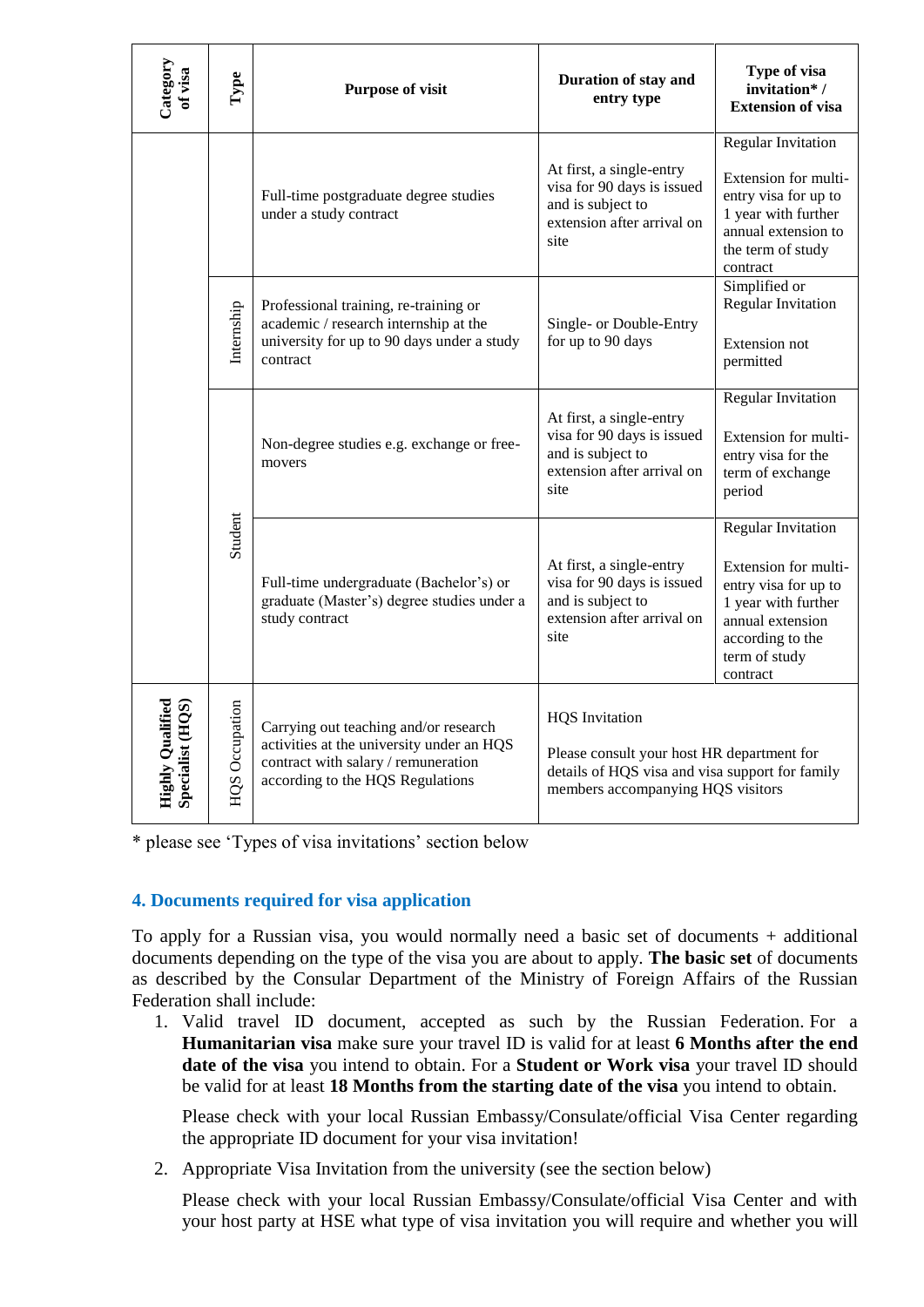have to submit an original hard copy or an electronic copy of invitation along with your visa application!

- 3. Completed Visa Application Form. It is normally available for free downloading at the website of Russian Embassy/Consulate/Visa Center. 2 original copies are normally required.
- 4. One color photo 3,5x4,5 cm size
- 5. Consular Fee payment receipt
- 6. Health Insurance valid in Russia and covering the period of stay according to the norms as stated on the website of Russian Embassy/Consulate/Visa Center
- 7. Additional documents as per your case:

| Type of visa                | <b>Additional documents</b>                                                        |
|-----------------------------|------------------------------------------------------------------------------------|
| Student / Work visa         | a General Health Certificate valid for 3 Months from the date of visa              |
|                             | application, including HIV/AIDS Certificate and Lungs X-Ray Certificate            |
|                             |                                                                                    |
| Any type of visa for some   | If you plan to apply for a Russian visa (any type) in a third country (outside of  |
| categories of international | your home country), we strongly recommend to check with your local Russian         |
| for<br>visitors<br>applying | Embassy/Consulate/Visa Center whether:                                             |
| Russian visa outside of     | a) your visa application in the country of your current residence (outside of your |
| their home country          | home country) is possible in principle                                             |
|                             | b) you will have to submit a notary legalized original copy of a document          |
|                             | proving your residential status in this third country (PR Card, Study/Work         |
|                             | Permit etc.) along with both application for visa invitation (to the host          |
|                             | university) and visa application to the Russian Embassy/Consulate/Visa Center      |
|                             |                                                                                    |
|                             | <b>Example:</b> a citizen of Turkey permanently residing in London will have to    |
|                             | submit a notarized residence permit along with other documents to apply for a      |
|                             | Russian visa in London.                                                            |
| Multi-Entry Humanitarian    | Copy of previous Russian visa is required to apply for a multi-entry               |
| visa                        | Humanitarian visa. It shall be also provided to your host party at HSE at the      |
|                             | time of application for visa invitation                                            |
| All types of visas          | Please always check the list of required documents with your local Russian         |
|                             | Embassy/Consulate/Visa Center prior to submitting your visa application as it      |
|                             | may slightly vary depending on your home country                                   |

#### **5. Types of visa invitations**

There are 4 main types of invitations currently used for application for a Russian visa as below:

#### **Type 1: Regular Electronic Invitation**

**Issued by:** Ministry of Interior upon Host University's application

**Issued as:** electronic .pdf or .jpeg file with a reference number and a bar code

**Processing time:** min. 20 days from the day of application of Host University to the Ministry



- Humanitarian visa (except for citizens of countries where Simplified Invitation works)
- **all Work visas**
- Extendable Student visa: full-time students; non-degree students (exchange, summer school, free-movers)

**How to use:** write down the reference number or print out a copy and attach to visa application

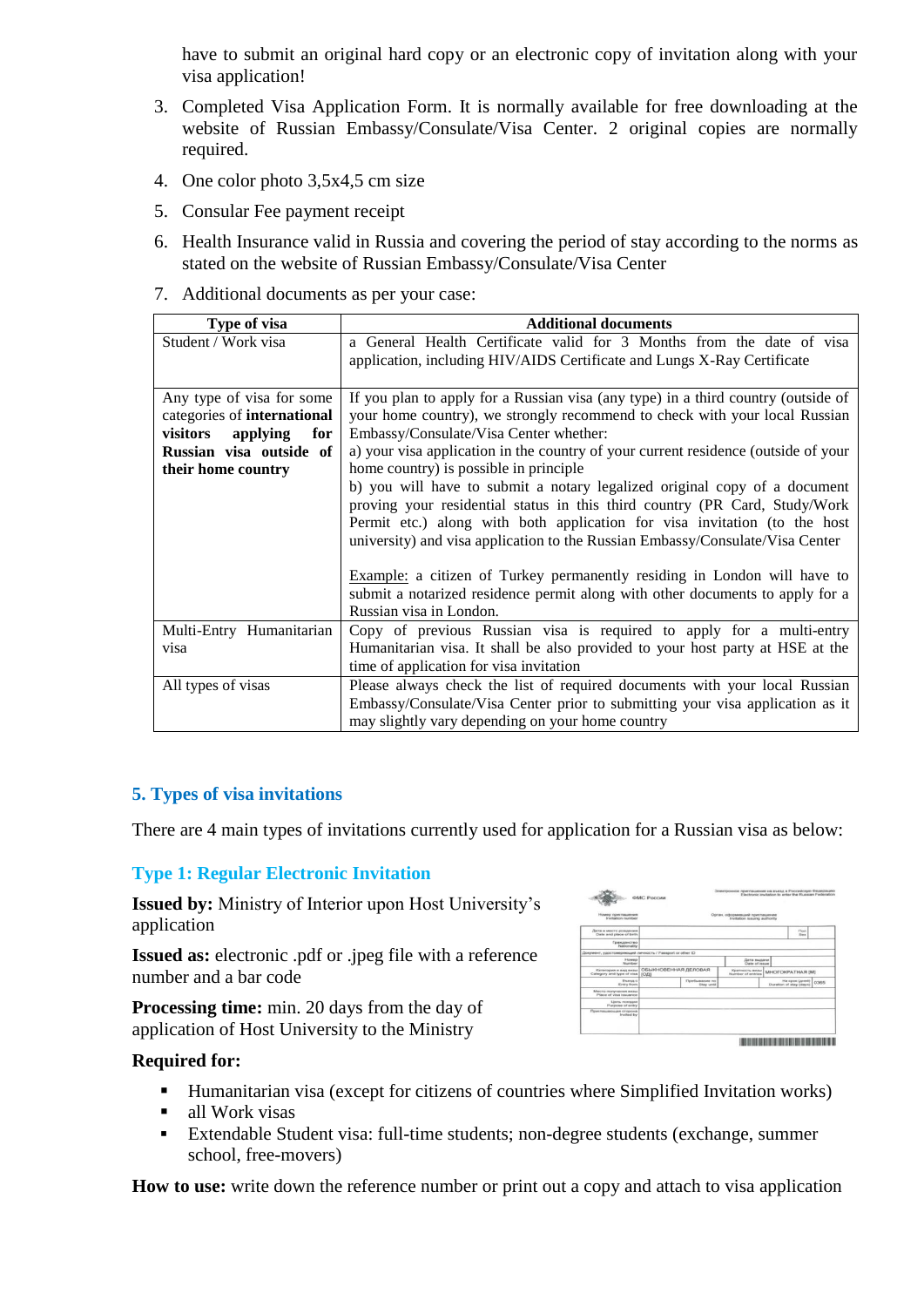# **Type 2: Regular Paper-based Invitation**

**Issued by:** Ministry of Interior upon Host University's application

**Issued as:** hard copy paper-based document

**Processing time:** min. 30 days from the day of application of Host University to the Ministry

### **Required for:**

- Humanitarian visa (except for citizens of countries where Simplified Invitation works)
- all Work visas
- Extendable Student visa: full-time students; non-degree students (exchange, summer school, free-movers)

**How to use:** attach the original hard copy of this invitation to your visa application

# **Type 3: Simplified Invitation**

**Issued by:** Host University

**Issued as:** university letterhead paper with signature and stamp that is sent to international visitor in original hard copy or as electronic soft copy depending on the country of visa application

**Processing time:** min. 7 working days from the day application of international visitor to the host party at HSE university

#### **Applicable for:**

- Humanitarian visa for citizens of EU (except the United Kingdom and Ireland), China, Denmark, India, Islamic Republic of Iran, Japan, Norway, Sweden and USA (only for 3-year visa).
- Non-Extendable Student visa for short-term non-degree (max. 90 days summer school, short internship etc.) students from the same countries as above except USA

# **How to use:**

- **PERITE:** please first check with your local Russian Embassy/Consulate/Visa Center whether you require an original hard copy or an electronic soft copy of invitation for your visa invitation
- if you need an original hard copy, attach it to your visa application. From our experience, an original hard copy is always required for citizens of China, India, Islamic Republic of Iran.
- if an electronic soft copy is sufficient, just print it out from the file and attach to your visa application package

# **Type 4: Special Student Visa Telex**

**Issued by:** Ministry of Higher Education

**Issued as:** electronic (telex) message sent by the Ministry of Higher Education directly to the Russian Embassy/Consulate in the indicated city of visa application  $+$  a visa reference number sent by HSE International Admissions to the future student via email

**Processing time:** subject to the Ministry of Higher Education procedures

| ПРИГЛАШЕНИЕ №<br>на въезд в Российскую Федерацию                                                                        |
|-------------------------------------------------------------------------------------------------------------------------|
| Kareropus<br>Критность<br>обыкновскими снарими отно-<br><b><i><u>OZHOKPATHAS</u></i></b><br><b>BRAZ BRANC</b><br>nativa |
| <b>Гоажданство</b><br>ИНДИЯ                                                                                             |
| Государство<br>проживания<br>индия                                                                                      |
| Пребывание по<br>Ha cook (zneň)<br>BEEXT C                                                                              |
| <b>Chastroom</b>                                                                                                        |
| Имя/отчество (имена)                                                                                                    |
| $\prod_{i\geq 1}$                                                                                                       |
| Лата и место<br><b>DOMONTHER</b>                                                                                        |
| Номер и дата выдачи документа,<br>удостовершощего личность                                                              |
| Llean noeamor                                                                                                           |
| Наименование и адрес приглашающей организации.<br>(Ф.,н.,о. и адрес приглашающего лица)                                 |
| Маршрут<br>(пункты посещения)                                                                                           |
| CACAVET<br>с детьми (до 16 лет)                                                                                         |
| Дополнительные<br>спеления                                                                                              |
| Приглашение действительно до                                                                                            |
| Орган, оформивший приглашение:<br>M-FL<br>Подпись должностного лица<br><b>Hama</b>                                      |

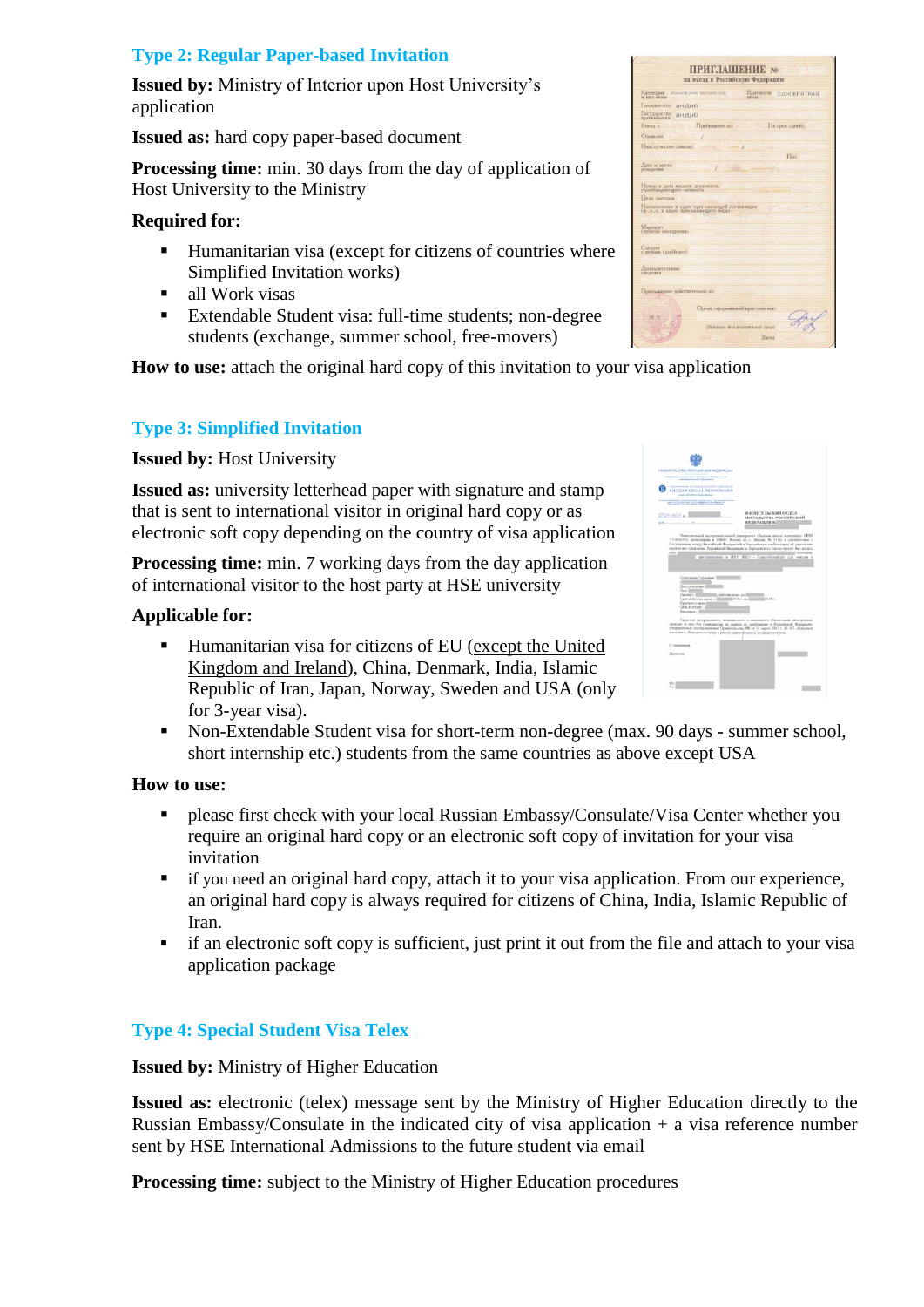### **Applicable ONLY for:**

 Extendable Student visa for full-time students accepted under the Russian State Scholarship / HSE Gold Scholarship

**How to use:** write down the visa reference number and indicate it in your visa application. Before going to the Embassy/Consulate, it is strongly advised to check with your local Russian Embassy/Consulate whether the telex message has been delivered to the Embassy/Consulate.

# **NB! Important Remarks**

- **Please note that a visa invitation is NOT a visa – do not try to enter Russia having just an invitation in your hand!** A visa invitation shall be used for visa application to your local Russian Embassy/Consulate/Visa Center.
- **If you plan to apply for any type of Russian visa in a third country** (outside of your home country of citizenship) please always check first with your local Russian Embassy/Consulate/Visa Center whether you are eligible to do so, and what additional documents will be required for application

# **6. Applying for a visa invitation to HSE**

If you need a visa to enter Russia, please contact your host party at HSE to request a visa invitation as soon as you decide about the dates of your visit.

Please be ready to provide (usually via email) following information to your HSE host party:

- 1) Copy of your valid travel ID that you will use for visa application
- 2) Country and city of your birth
- 3) Full name and full postal address of the institution or company you work for
- 4) Dates of your planned visit
- 5) Country and city where you plan to apply for Russian visa
- 6) Copy of your previous Russian visas (if any) if you want to apply for multi-entry visa

International full-time applicants and future non-degree/exchange/free-mover students will have to submit an application for visa invitation electronically through their Online Applicant's Personal Account. Please contact HSE International Admissions / Student Exchange Coordinator / Non-Degree Programme Coordinator for further details.

# **Please DO NOT address the Visa Support Unit directly to inquire a visa invitation!**

#### **7. Visa expenses**

Most types of Russian visas except Student Visa require paying a Consular Fee (CF). The amount of CF may vary depending on visa type and country of application and is usually ranged between \$70-\$200. Please check the website of your local Russian Embassy/Consulate/Visa Center to find out the applicable amount of CF.

In some cases, urgent visa application can be done for an extra fee.

Besides the Consular Fee, please mind that other expenses may apply subject to the type of visa and specific consular requirements:

- Visa Center service fee, Travel Agency / Visa Advisor service fee
- Costs of Health Insurance
- Costs of medical examination for obtaining Health Certificate, HIV/AIDS Certificate, Lungs X-Ray Certificate
- Costs of translation, notary legalization of documents, documents delivery expenses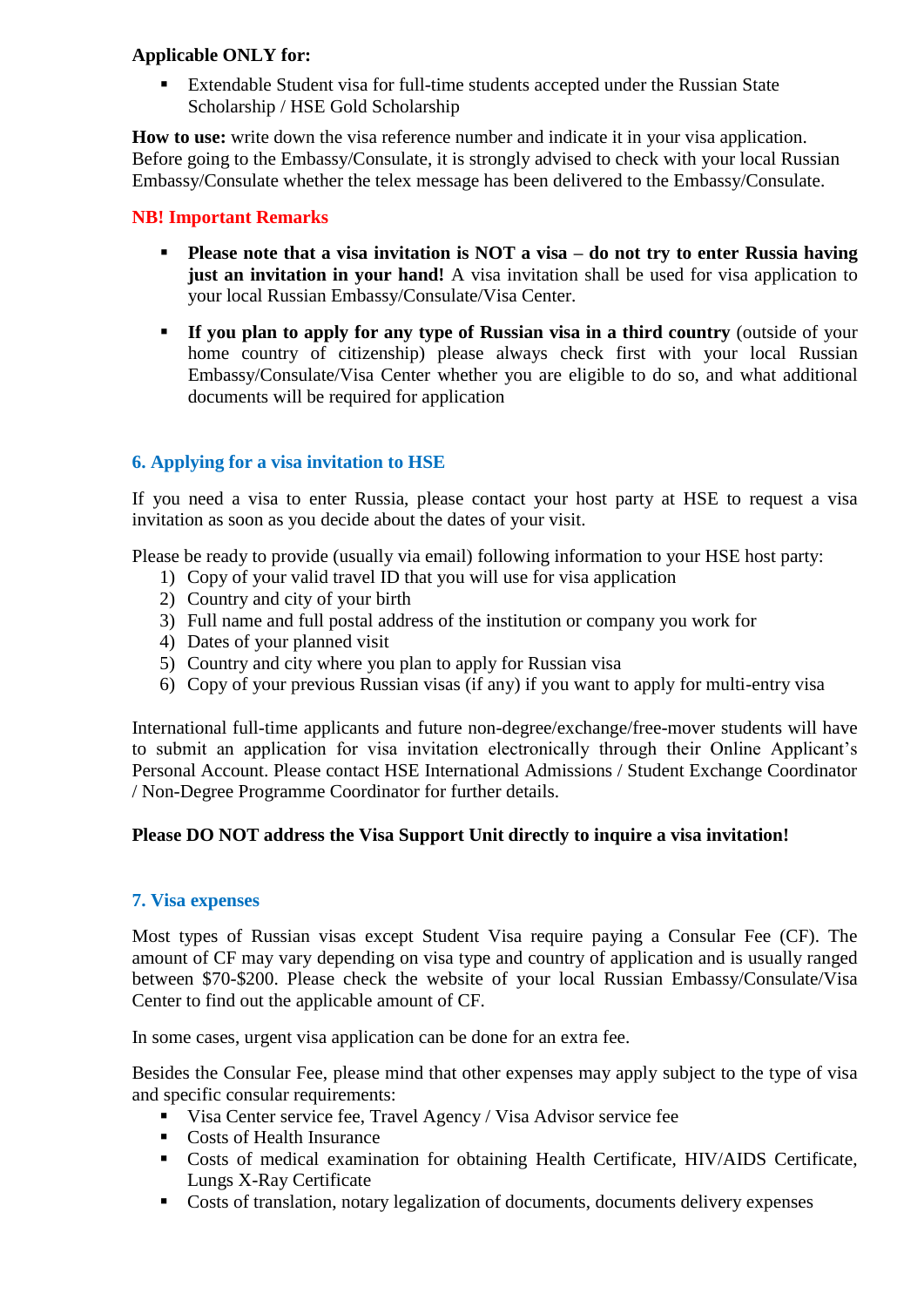#### **NB! Important Remarks**

- **HSE cannot sponsor or directly reimburse any of visa-related expenses** of our international visitors due to national fiscal legislation constraints. Please negotiate this issue with your host party at HSE in advance.
- HSE does not bear any liability for the decision of a Russian Embassy/Consulate regarding your visa application and its possible consequences as this is subject to the Russian Ministry of Foreign Affairs solely.

# **8. Visa application processing time**

Usually, it takes up to **10 working days** from the date of your visa application for a Russian Embassy/Consulate to review a visa application and issue a visa.

In some cases, urgent visa application can be done for an extra fee – please check with your local Russian Embassy/Consulate/Visa Center whether this option is available in your case.

Please note that for the period of processing your visa application your local Russian Embassy/Consulate/Visa Center may require to retain your travel ID.

# **9. Receiving your Russian visa: peculiarities**

To avoid confusions upon receiving your Russian visa, please note the following peculiarities:

**Humanitarian visa** is always issued as a single- or rarely double-entry visa for a certain period and a certain number of permitted days of stay as according to the timeline of the event you are going to attend. **A Humanitarian visa cannot be extended.** Contact your HSE host party regarding the possibility of issuing an invitation for a multi-entry visa.

If **you are going to attend an event at HSE** (e.g. a conference) under a **humanitarian visa**, your **visa invitation will be issued for the dates of the event** +1 day before and 1 day after the event to secure smooth arrivals and departures**. Should you require a longer period of stay**, please discuss this with your HSE host party or conference committee in advance!

**Ordinary Work visa** is always issued as a single-entry 90-days visa first. It is subject to extension to a multi-entry 1-year visa upon your arrival to HSE. If the term of your contract is longer than 1 year, visa extensions shall be performed annually. Please address to your HSE host party and HSE HR regarding the extension procedures. Work visa extension takes up to 30-45 days – **please do not plan any trips outside Russia for the first 2-3 Months** unless you receive an extended multi-entry visa!

**HQS visa** is instantly issued for the whole duration of an HQS contract. Please consult with HSE HQS Support Unit regarding further visa details.

**Student visa** is always issued as a single-entry 90-days visa first. If you are a full-time student or an exchange/free-mover student, it is subject to extension to a 1-year multi-entry visa upon your arrival and enrollment to HSE. Please address HSE International Admissions/Student Exchange Coordinator regarding the extension procedures. Student visa extension takes up to 30-45 days – **please do not plan any trips outside Russia for the first 2-3 Months of your stay** unless you receive an extended multi-entry visa!

# **Important!**

 a single-entry **student visa** obtained to attend a short-term (max. 90 days) non-degree programme (e.g. Summer School) **cannot be extended**, even if you decided to apply for a following full-time study or semester exchange period at HSE. You will have to leave the country, receive a new visa invitation, apply for a new student visa and re-enter.